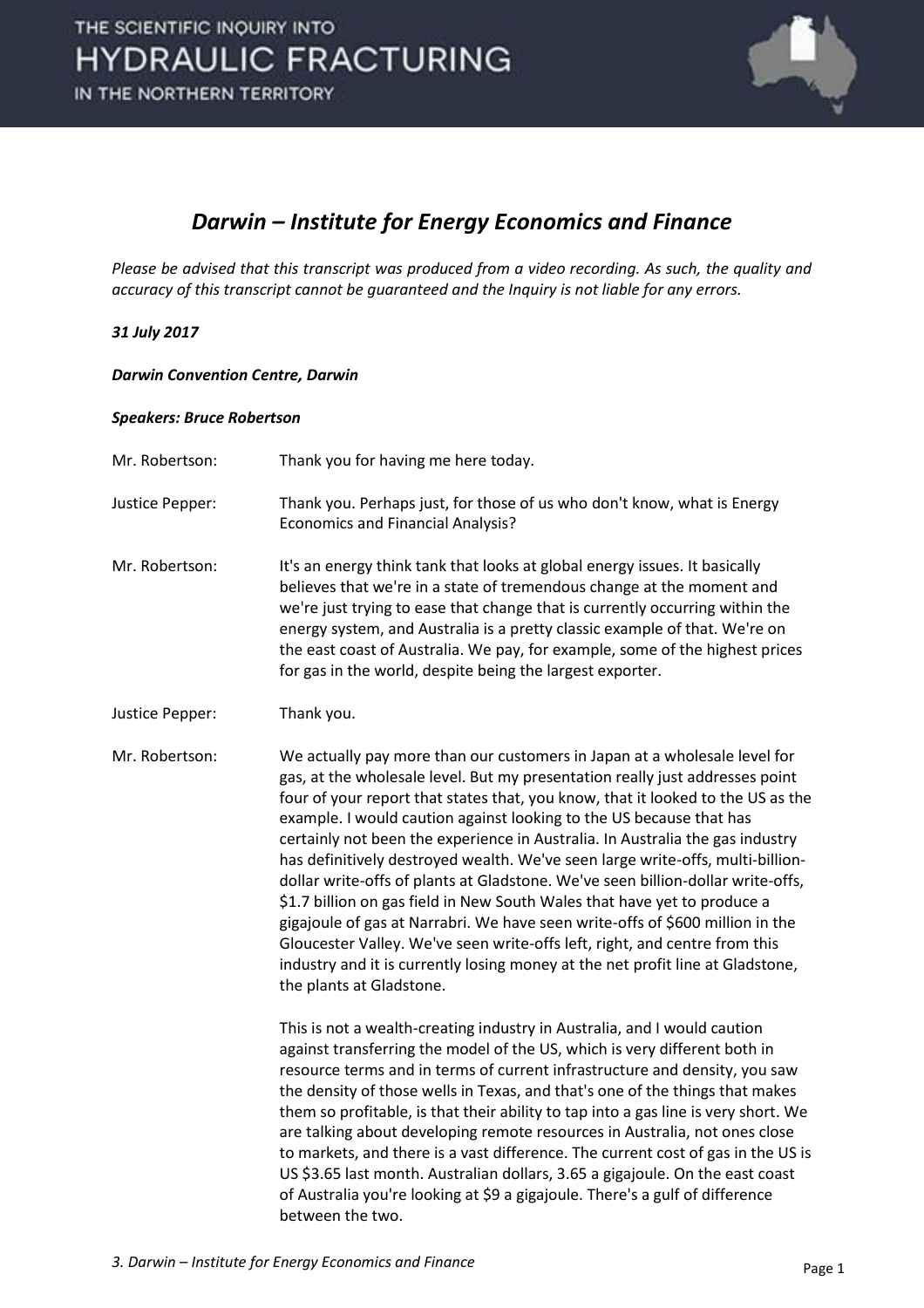# THE SCIENTIFIC INQUIRY INTO **HYDRAULIC FRACTURING**

IN THE NORTHERN TERRITORY



 But I want to look at the longer-term aspects of developing gas in Australia, and this is a long-term presentation. There is a global glut of LNG that extends out to about 2030 now. There's excess supply and faltering demand in a number of our major markets. This is contrary to what the industry constantly tells you of never-ending demand for their product. Their largest market, Japan, is shrinking.

Justice Pepper: I might get you to just move the microphone back a little bit. You've got a lovely, loud, booming voice. Thank you.

Mr. Robertson: Sure. Sorry. Their largest market, Japan, is shrinking. It has been shrinking now for three years in a row, and most forecasters of any repute believe it will continue to shrink. That accounts for 32% of the global LNG market, so we're not talking about a small player. Globally, the gas glut keeps getting bigger and longer. The contract pricing mechanism is breaking down that underpins the industry, and the mistakes made at Gladstone are being repeated in the Northern Territory. It just seems in Australia we're not learning from our mistakes, and this is a very depressing thing as an economist to look at, to see this money being torn up so consistently. Producing high-cost onshore gas is not economic in a low-cost gas world. Government support for the industry is a misallocation of limited government resources. The fact we're sitting here today in an inquiry into this is a misallocation of limited government resources.

> Let's actually look around the world and try and dimension what's going on. We've seen the biggest boom in the LNG industry. It's one of the all-time resource booms following the Fukushima earthquake and the shortage of gas that was experienced, with Japan trying to close that gap of closing their nuclear industry. The market closed 2016 on a nameplate basis, 29% oversupplied, and we've got a rash of production coming on stream in the next three years. There's an absolute truckload of production and it doesn't stop. These are committed projects. These are not ones I'm saying are proposed projects. These are committed. They've spent the money. They're going ahead.

> There is a consistent and well-documented history of both global and domestic forecasters overestimating energy demand. This extends to the official forecasts from the AEMO, the International Energy Agency, and others. But I've written consistently about the AEMO's overestimation of demand for gas and it has been a very consistent thing. They have done it year after year after year, they've had to downgrade their forecasts for gas demand. They simply do not take into account the effects of price, and it is a fundamental economic mistake in their modelling that has bedeviled the AEMO both in electricity and gas energy forecasting. They have consistently, and I believe sort of almost to the point of being culpable, culpably overestimated demand for energy in this country.

 If we move ahead, this is just a very brief slide to show you what's happened. If you look at that 2014 to 2017 period, global prices, this is the Japanese contract price for gas. They've crashed. They're essentially linked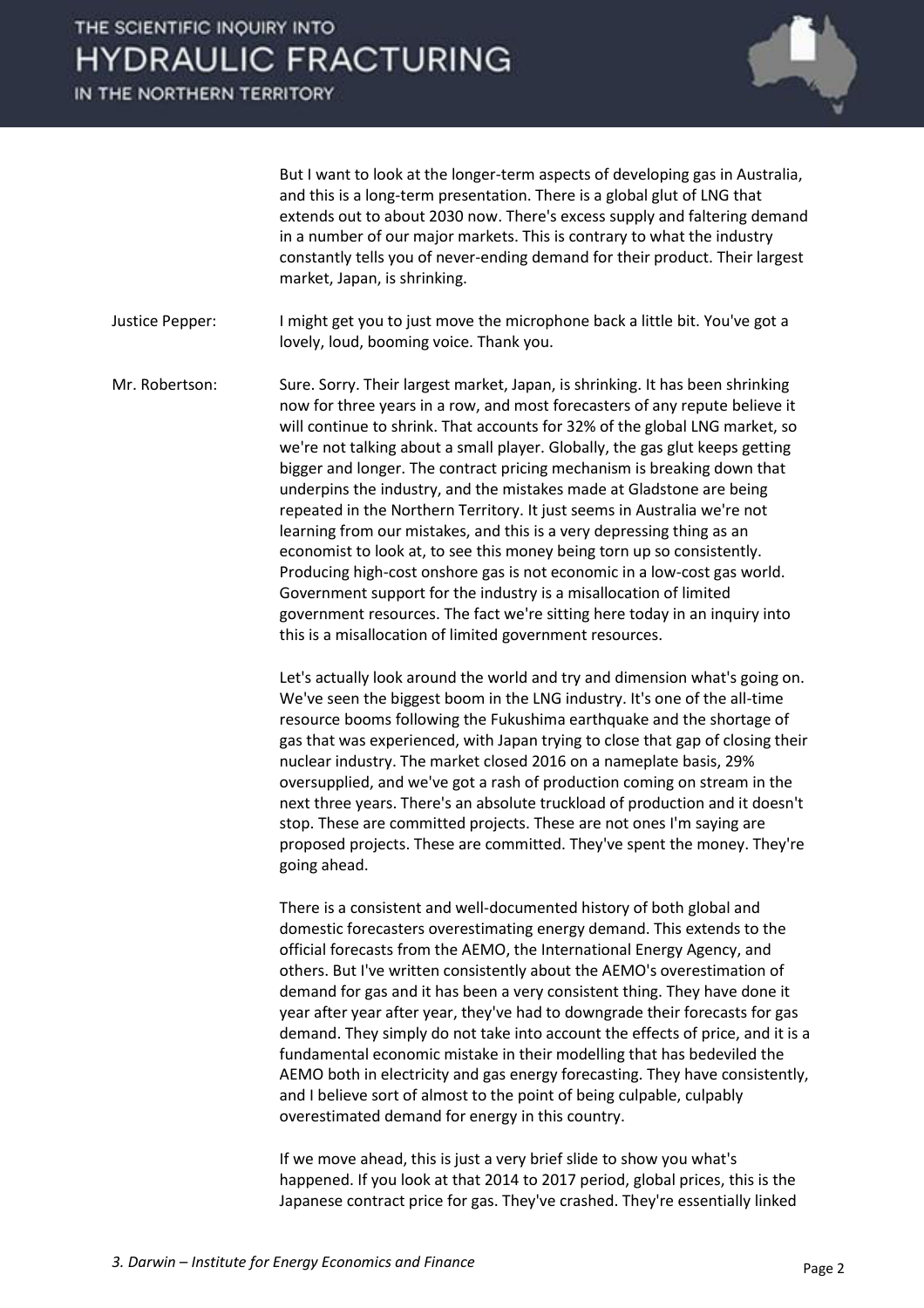

to the oil price, and we all know the oil price has gone from \$110 to \$50. Japanese contract prices likewise have halved. The same cannot be said of Australian industrial gas contract prices, which have gone through the roof.

 If we move ahead, there's a quote here from the head of the GIIGNL, which is an association of international gas-importing nations. They're saying that the gas market will be oversupplied until the mid-2020s. Unfortunately for Jean-Marie Dauger, this quote has not aged well. He said this about three months ago, and since then we've seen a massive amount of production slated to come on from Qatar. Qatar is the world's lowest cost producer. To give you an idea, according to the AEMO in a report from October last year, they said that the fields that they're looking at developing in the Northern Territory, production costs were \$7.50 a gigajoule. In Qatar, they're 20 cents.

 This is what we are competing against. This is the world's largest exporter currently. We will overtake it as the world's largest exporter. This is the competition. They are building, in the next four to five years, they are going to build plants the size of the ones at Gladstone. Essentially 23 million tonnes, which is just a couple of million tonnes under what Gladstone produces on an annual basis, if it ever indeed gets up to full production, because it doesn't look like it will at present.

 I've already covered off on Japan, but the reason the forecasts were wrong, most forecasters had Japanese demand being flat. They've underestimated the effect of the take-up of renewables. They have a lack of understanding of energy intensity in economies. Basically, to produce a given unit of GDP now, we lead less energy than was historically the case. They have a poor understanding of energy efficiency. Basically, if you look, one of the major things forcing energy demand down is just technology in appliances. You go and buy a fridge today, for example, in Australia if you buy a three-star fridge, probably the one you're ... And you bought a three-star fridge last time, the one you buy today is much more efficient because they had to recalibrate all the stars in Australia, because everyone was coming up against, everyone was producing five-star appliances, basically. In air conditioning, in lighting, we've had two generations of lighting now with the LED globes that use a fraction of the energy that the old incandescents did. That's consistently underestimated.

 Growth in China. China's the other major market that people look to for growth. It is indeed growing quickly. It's a fundamental mistake to conflate LNG demand with gas demand because China is looking at getting a lot of its gas from Russia. There's a lot of geopolitics in here I could go on about, but they don't want to source all their gas from Australia. It's that simple. They don't want to be reliant on the West for their energy.

 There are a number of other factors there, but I'll move onto contracts because this really is one of the things that is really important. This is a quote from the RBA from, I think, a paper they wrote. The key thing is, is that basically even the existing contracts are subject to renegotiation in the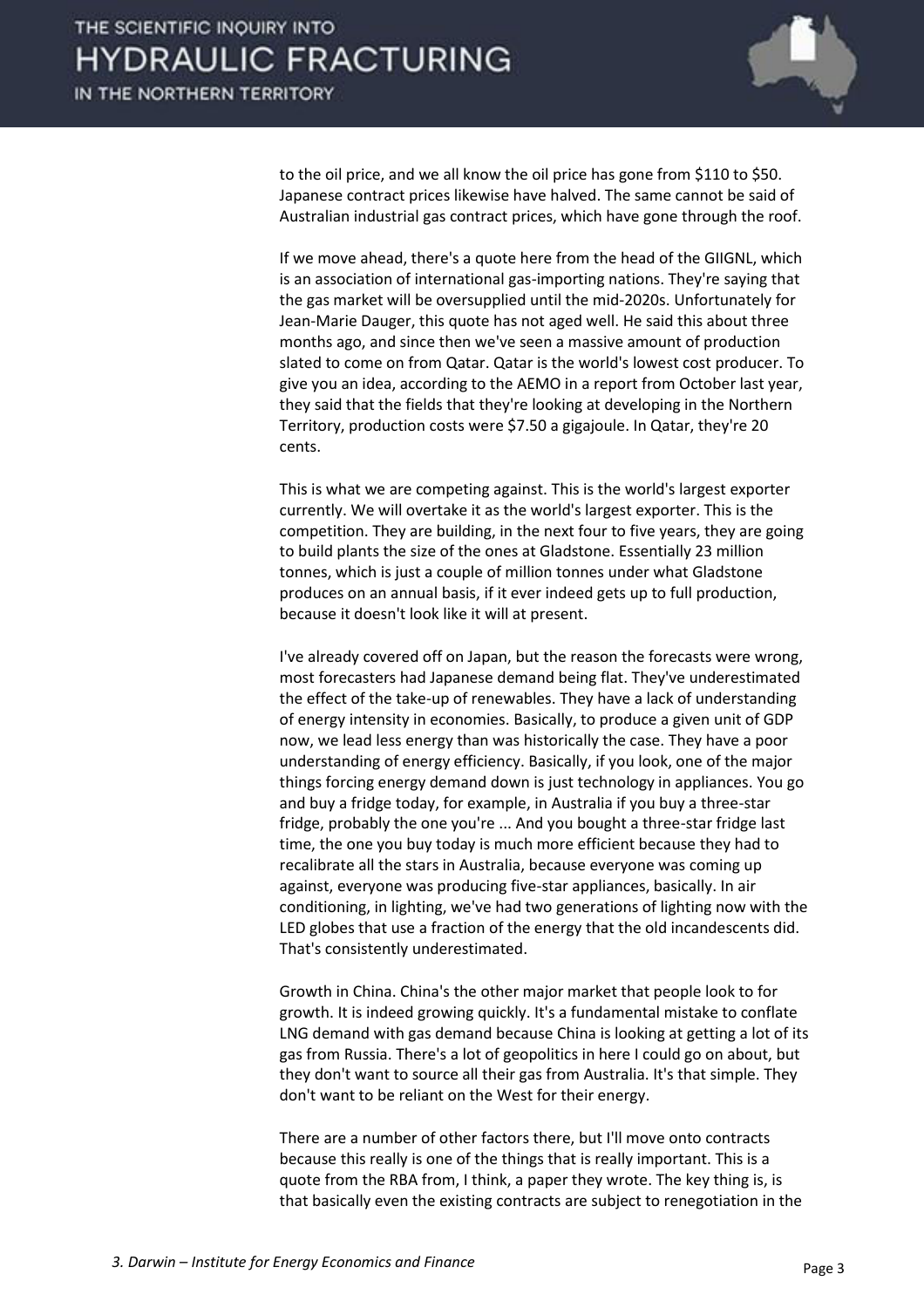

event of major moves in the oil price, and we have had major moves in the oil price. These contracts at Gladstone that they say underpin our production and that means that we're never going to shut in at Gladstone, they are probably being renegotiated as we speak.

 The contract system has three pillars that underpin it. It's the oil-based pricing I talked about earlier. They're long-term and they have these amazing things in them called destination clauses. What essentially that means is that you have to deliver the gas, the people buying the gas have to take delivery at a given port. For example if Tokyo Gas has a contract with Australian, one of the plants at Gladstone, that that contract would state it has to be delivered to Tokyo harbour. They're subject to renegotiation. A lot of the new contracts that are being written are not now linked to oil prices. They're shorter-term, so they're no longer long-term. They're shorter-term, and they're linked to the Henry Hub's price because the US will soon be the world's third-largest exporter of gas, is basically moving to Henry Hub pricing, which is a spot base market. It's an instant market in the US, not a contract market.

 What we've already seen in the world, we have seen contracts defaults already occurred. India's Petron at LNG basically stopped taking delivery from RasGas in Qatar. They just said, "We're not going to take the deliveries under our long-term contract, and you can get knotted." They were subject to \$1.5 billion penalties, \$1.5 billion penalties under the contract, with which Petron had told them that they can get knotted and we're not paying the 1.5 billion. Anyway, push came to shove, they went back to the table, the contract was renegotiated at half the previous price -- they cut the price in half for the gas, per gigajoule -- and they waved the 1.5 billion in penalties.

 These contracts, how firm are they? Well, if they're with an Indian company, probably not very. However, I would caution Tokyo Gas is now talking about renegotiating its contracts with the Australian people, amongst others. That's due to the fact that the Japan Trade Commission held that the destination clauses that I talked about earlier were anti-competitive and struck down these contracts. So there is going to be a round of renegotiation of existing contracts occur under, with Japanese customers who, I said, account for one in three gigajoules of imported LNG globally.

 Let's have a look at the way the Australian industry was developed and the mistakes made that I hope that you don't repeat in the Northern Territory, but it looks like you're going down the road of repeating. The first mistakes is that the plants that they built blew out in cost. They built them all at the same time, and cost blowouts were legion across Australia, both onshore and offshore. The second mistake they made was that the costs from the fields that they developed were vastly underestimated, and this is one thing, when you hear the gas industry estimate a cost, look at their history of estimating costs. It is appalling. They said that the costs should be between \$2.20 and \$2.70 a gigajoule in their EISs. The actual results are between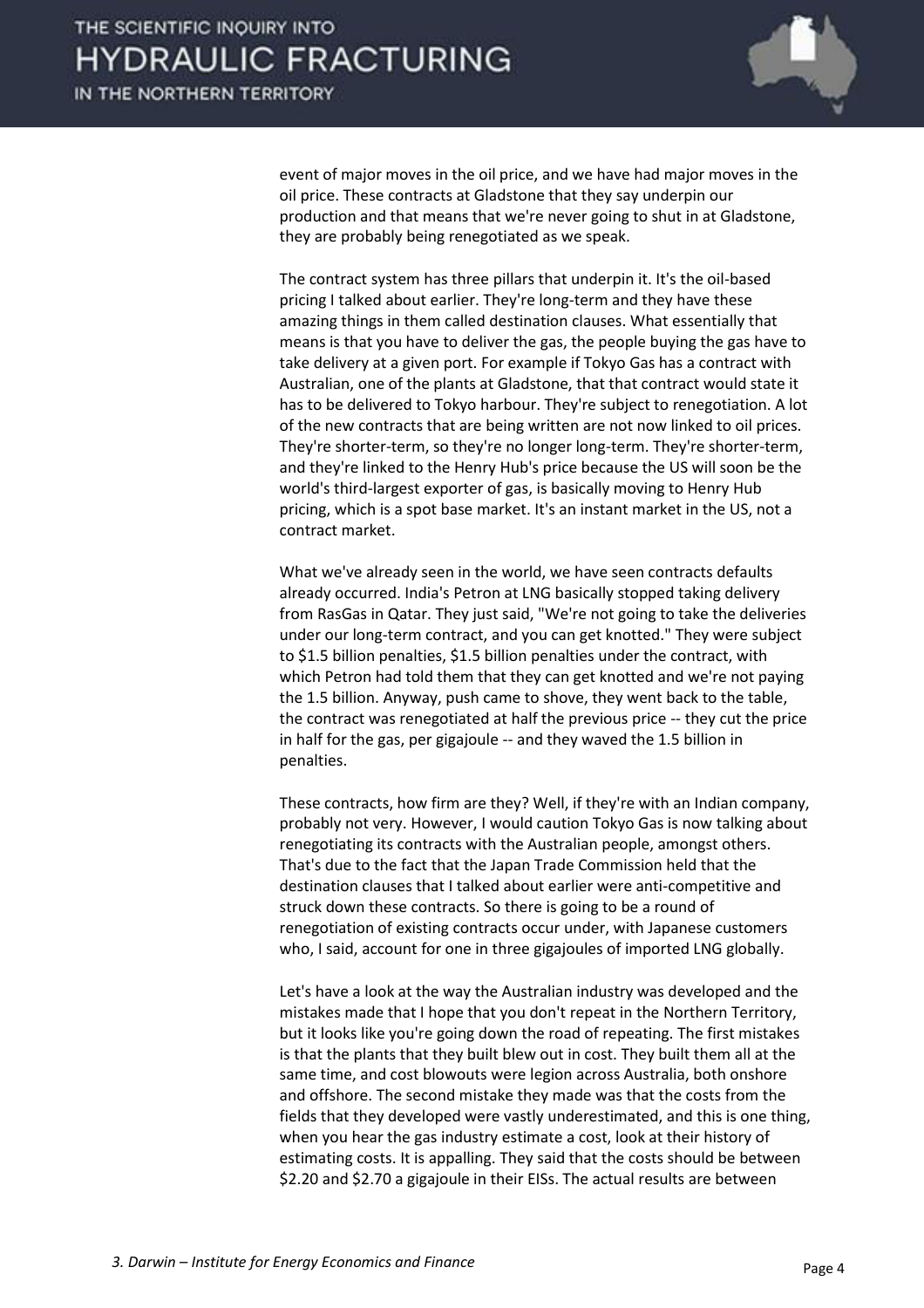

\$3.50 and \$8.50. The top end of the range of the estimation of costs didn't even come close to the bottom end of the actuals.

 This is what is meant that basically has fed through to the east coast Australian plants being the highest cost plants in the world. Now, I'm saying that very slowly because it's one of the most important points in this presentation, because we have had a global gas boom, and after a boom comes a bust. Who is a plant that usually closes first? In the resources industry, it's usually the high-cost plants. I think within two years you'll see half the trains in Gladstone shut in. I don't think that's an unrealistic expectation. There are a number of reasons why I go for half and why I don't think all of them will shut in, but, you know, I think a number of them will shut in.

 The Northern Territory onshore gas ... Given in mind that I've said that these are high-cost plants, where does the Northern Territory sit? There are all the other fields, and if you look right over on the right, you've got NT gas at \$7.50 a gigajoule. In a high-cost gas province, Northern Territory gas is higher than the top end of the cost, and this is at the well head. Please don't forget that we're talking about transporting this gas across one of the most inefficient pipeline networks and most expensive pipeline networks on the globe. It's riven with monopolies, according to the ACCC. If you have a look at the prices that they charge, they're in no way comparable to global comparisons, and the companies involved are making what can only be described as super profits. That's largely as a result of no regulation of monopolies, which for some reason in Australia today we believe that monopolies should not be regulated, and I don't understand why.

 If we have a look at the supposed riches that this brings to governments, I think the Queensland case is instructive. The large-scale gas exports began in 2014 with the plants opening up. Queensland Treasury predicted they'd be pulling in over 660 million of royalties in the next year. Well, a few years later they only actually pulled in 97 million of royalties, so the royalty dream kind of really hasn't materialised in Queensland yet.

 In summary, the global gas market is in a state of long-term glut. This will only be resolved by high-cost production being shut in. Gladstone costs are high cost plants in the Northern Territory onshore gas is globally uncompetitive source of gas. With very high production, liquification, and transport costs, the east coast gas market, which is also slated for being supplied from the Northern Territory, is going to shrink definitively.

 You cannot charge globally uncompetitive prices and expect industry to survive in Australia. We are going to see another round of deindustrialization in Australia due to high electricity and gas prices. There's another round coming, another round of non-investment in Australia, companies taking their business to other places to do business. The best example of this was Incitec Pivot, which two years ago now came up against having to build a new fertiliser plant to supply urea to Australia farmers, and it decided that it would rather manufacture in the US because it could get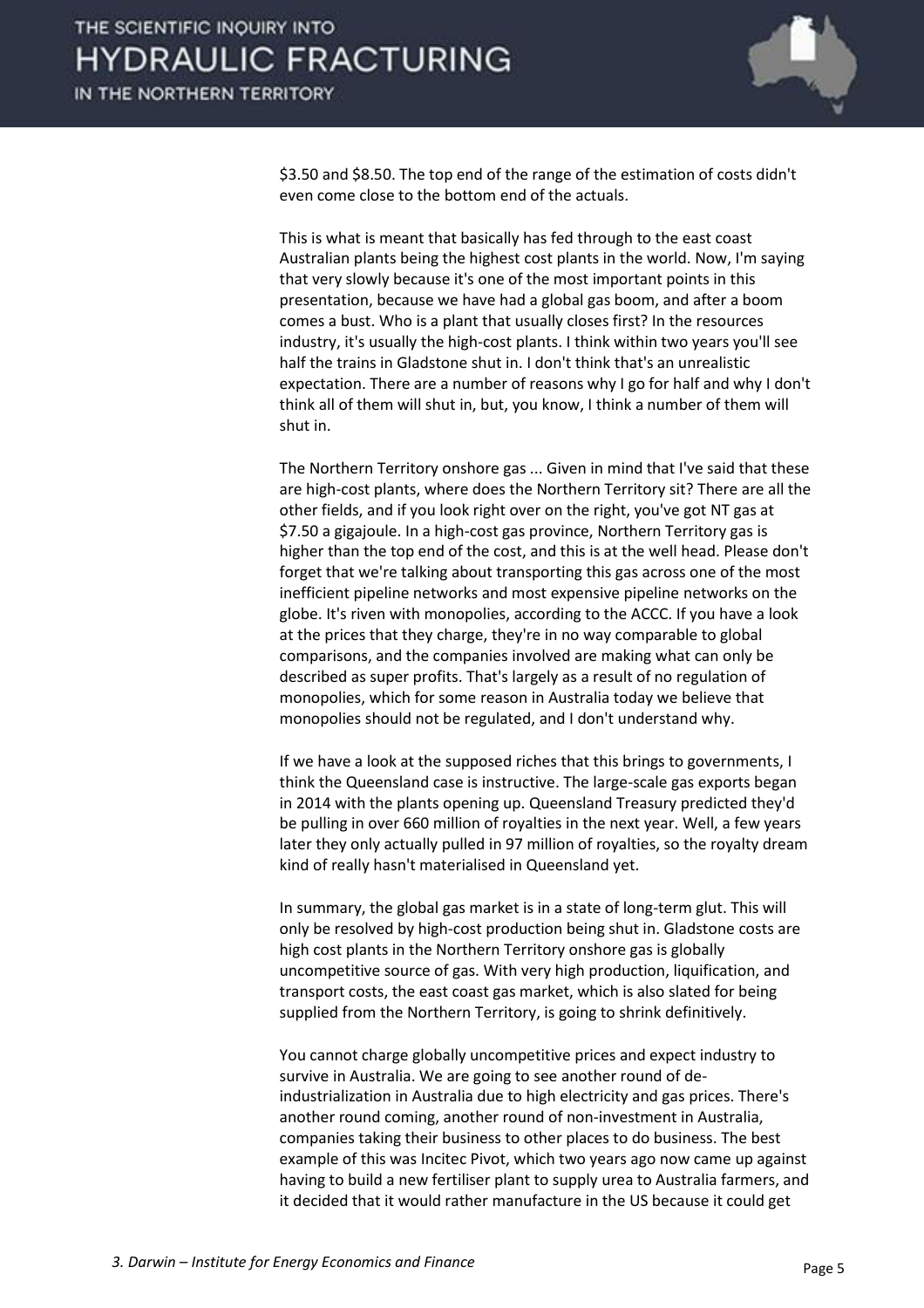

hold of cheap gas and import the urea into Australia. This is an absurd situation in a country that is the largest exporter of gas in the world, and we should have the lowest gas prices but we don't.

 The two markets the Northern Territory is looking at supplying are shrinking, I believe, and the demand simply won't be there. In addition to which, there are gas fields far closer to the point of market, i.e. Gladstone. For example, Shell, you know, you're constantly told that we have this shortage of gas in Australia. We have a shortage if you look out 200 years. Much before then, there really isn't much of a problem. This idea of a shortage on the east coast is absolute bunkum. In 2012 the head of BHP, Mike Yeager, he said at an APPEA conference that the Bass Strait fields alone, one field on the east coast of Australia and what is termed a declining field has enough gas to supply the entire east coast, and he spelled it out. He said the provinces of Queensland, New South Wales, and Victoria, and he used the term provinces as an American would-

- Justice Pepper: Canadian, actually.
- Mr. Robertson: Sorry?
- Justice Pepper: Canadian, actually.

Mr. Robertson: Canadian, oh, sorry. But he stated that those province, BHP had enough gas to supply them for at least 30 years. Well, he said indefinitely. So the idea of a shortage of gas on the east coast, and furthermore Shell has permitted fields in Queensland that it has not developed to date substantially through its Arrow acquisition. There were originally going to build four trains, which is equivalent to two plants, at Gladstone, just for those fields. There is so much gas on the east coast, this idea of a gas shortage is rubbish.

> There's the gas there to supply Gladstone that's nearer the market in the Shell Arrow fields, for example, and the market being Gladstone in that case, so both are in Queensland. It's much closer, and as I said, you're paying obscene prices. Actually, the Northern Territory is even paying more obscene prices than most. If you look at the gas line pipeline prices around Australia, they average about 13 cents a kilometre. The new Jemena pipeline comes in at 23 cents, so in a very, very expensive gas market, the Northern Territory gas pipeline is an extremely, you know, is at the very top of the range that exists in Australia, and as I said, Australia is a very expensive place to transport gas.

 The Northern Territory is at risk of repeating the mistakes in the past. I would not use the example of the US as one to follow, because we're developing a high-cost industry in a low-cost gas world. By believing the industry, it's making a mistake by believing the industry that has a demonstrated ability to overestimate reserves and underestimate costs. That is certainly true in Queensland, where consistently they've overestimated their reserves and underestimated the costs of producing those reserves. I believe it's making the mistake by ignoring the inevitable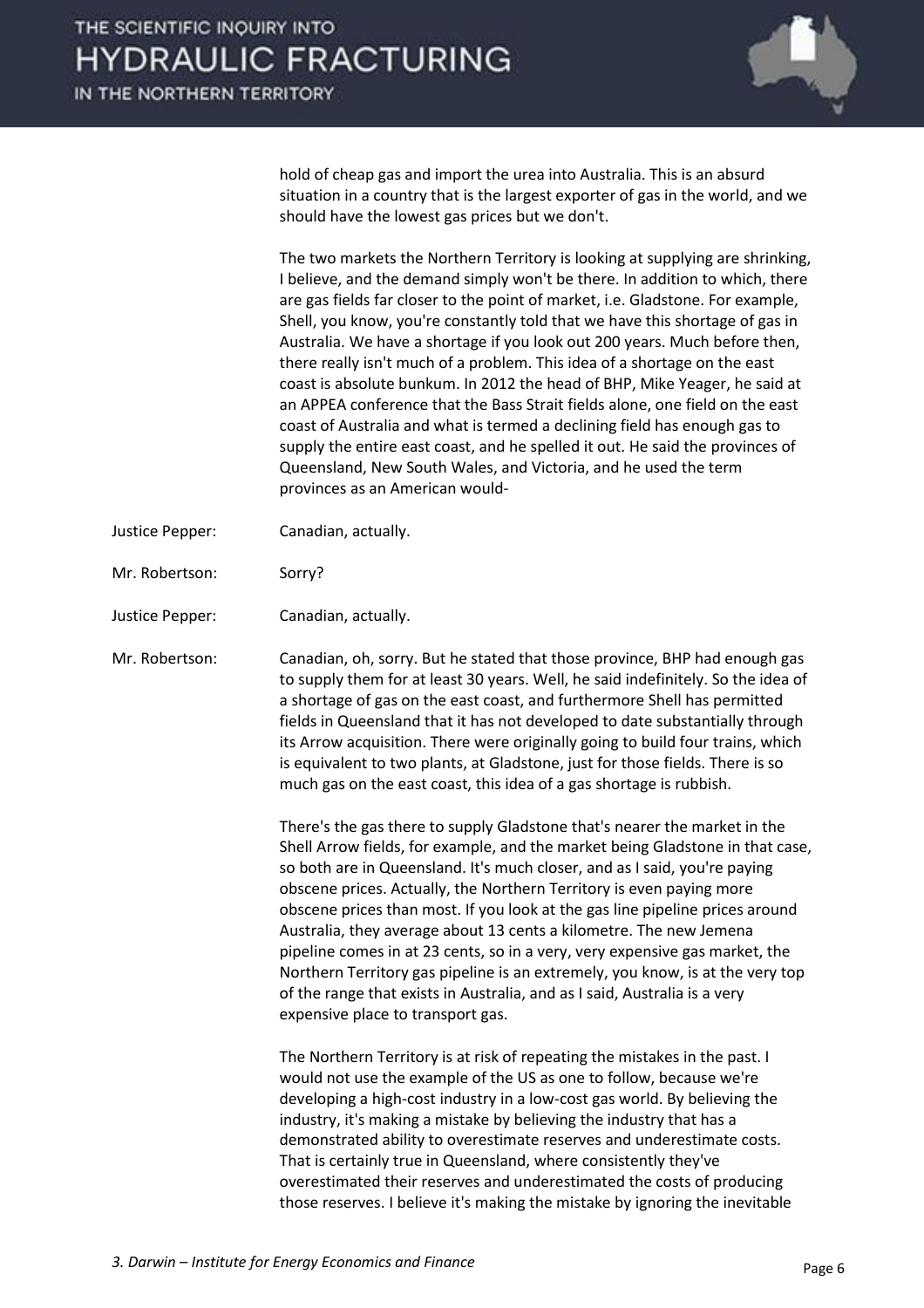

technological changes coming within the industry, lessening the demand over time for fossil fuels. That is already occurring. We're already seeing that the seeds of that being sown. What has to be realised is that renewable energy, generally speaking, is cumulative. What I'm saying by that is that if you put in even a small solar plant, it detracts from demand for the next 20 years until that plant is finished. If in wind power it's the same, every plant that's built is cumulative on the last ones and cumulatively destroys demand. This is something that the fossil fuel industry faces more generally, oil and gas.

 The last mistake that the Northern Territory government is making is by being lured into believing in high royalty streams that have not materialised in Queensland. It has cost the Queensland government probably more than they have made, this industry, so I would caution, at the moment, they have been taken to court by the gas companies over the royalties, for example, and they're spending a vast amount of money defending that claim at the moment. I would caution against following Queensland's example and developing a high-cost, unconventional gas industry in the Northern Territory. I simply don't think it's worth it.

- Justice Pepper: Thank you very much, Mr. Robertson. Any questions? Yes, Dr. Andersen.
- Dr. Andersen: Yeah, thanks Mr. Robertson. You've painted which, at least on the face of it, is a compelling argument against the economics of a new gas industry. Why is it, then, that all the major gas companies are sort of lining up to invest, if that's something that's ...
- Mr. Robertson: Well, I call it chasing a rabbit down the hole, you know, when you've made a really big mistake and you've set your sales on a course and essentially you can't deviate from that. That's the position they're in at the moment. That's why I think it's going to take probably two years before you see shut-ins at Gladstone. It will take another couple of years of pain before you'll start seeing those plants shut in, and the reason is, is that if they shut in a plant, they have to write off the investment. These companies simply can't afford to make that scale of write-off on their balance sheets. They're committed to this industry. They're committed to it in the hope, and look, you know, in all fairness there is a chance. A lot of this stuff's produced in volatile parts of the world, like Qatar for example. There is a chance that you could see some conflagration in the Middle East and a shortage develop and the price does bounce back. But if you look at current production and what's coming on stream, I think it's inarguable that you've got a major gas glut at the moment.

 Gas, the defining, I think one thing you've got to get in your head is the defining thing about gas is that, LNG, it cannot be stored economically. It's too expensive to build, you know, storage tank farm for this stuff. What happens that either, if a country can't actually take a shipment of LNG, as has already happened late last year in Japan where they simply didn't have the demand for the LNG, because they got their demand forecast wrong - as I said it's a global problem, it's not just a problem in Australia,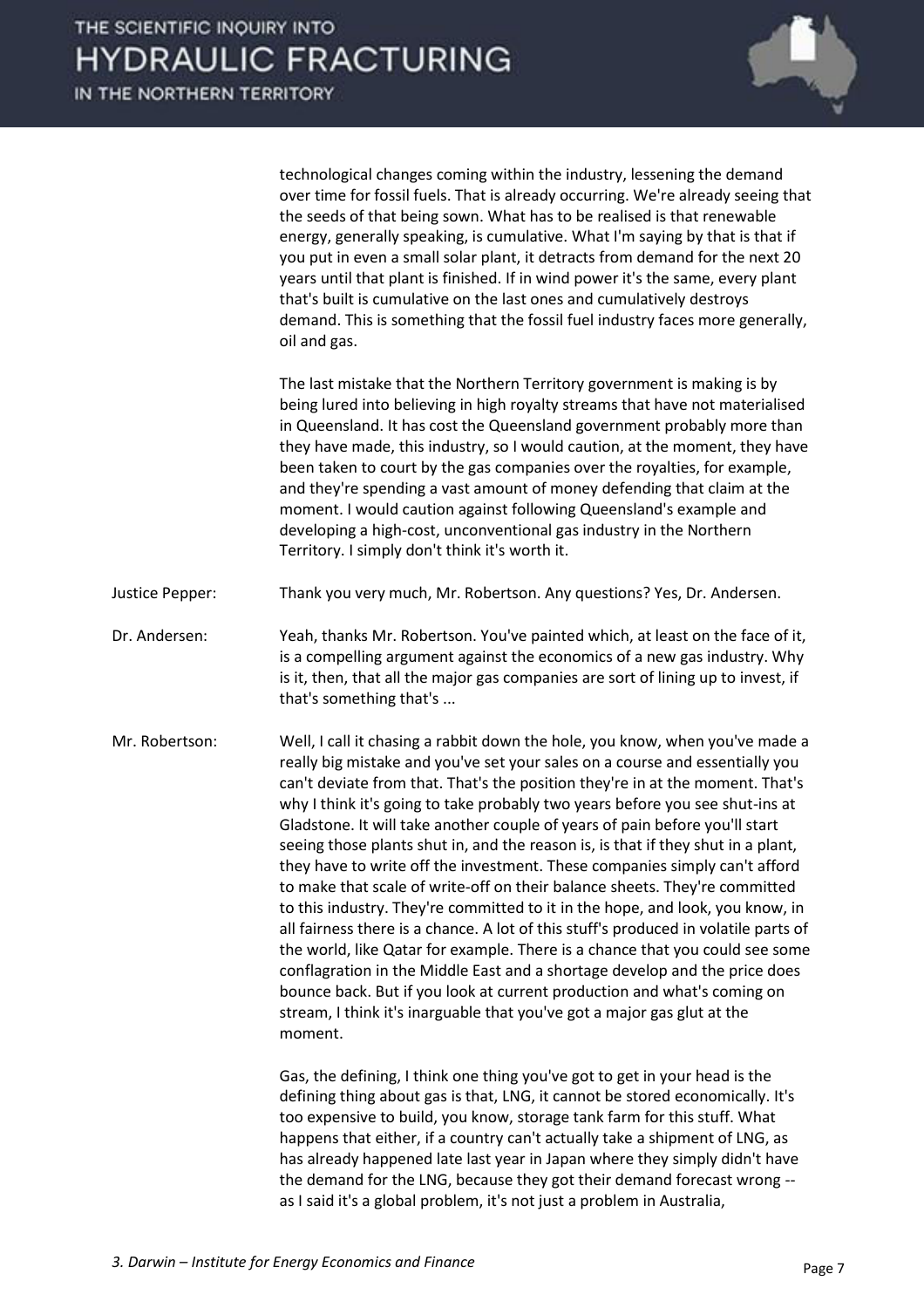

overestimation of energy demand -- and they ended up re-exporting that shipment of LNG. What does that do? Your customers are then becoming your competitors in global markets. That puts further pressure on the price of LNG. What I'm saying is that you've got this glut is just so big, and the only way to resolve it is to shut in production. Generally speaking, in resource markets, it's the high-cost producers that go first. Onshore gas in Australia, high cost.

Justice Pepper: Dr. Beck.

Dr. Beck: Mr. Robertson, thanks very much for your presentation. You had a slide there with the cost of gas in the various fields in Australia. Can you provide a source reference for that information?

- Mr. Robertson: Yeah, it's in there. It's taken from an AEMO paper, the Australian Energy Market Operator. They commissioned Core Energy to write a paper on this. Look, none of these are perfect, these figures, but it's the best I can do. It's the best I can do, is to get a government-based source. They rely on the industry to get it. I have footnoted in the paper and I'm happy, at any stage, for any of you to ring me and ask where did I find something, because I believe that this paper is very, very well-sourced. I'm not sitting up here telling you what I think. It's based on-
- Justice Pepper: No one is suggesting otherwise, and we will probably write you and ask for, if there are-
- Mr. Robertson: Yeah, but it is at the bottom of the slides that it is actually, you know.
- Justice Pepper: Thank you.

Mr. Robertson: If there's a mistake I've made, I'm happy to find it for you.

Justice Pepper: Thank you. Yes, please.

Dr. Beck: Just to follow. You've been talking about the Australian eastern gas market. I've wondering what your views are on the Finkel report in terms of the predictions in there for the gas market for electricity production. Have you any views on those?

Mr. Robertson: Yeah, I actually came to energy analysis through electricity, so I have a pretty good idea what's going on in the electricity market, although I don't currently sort of go there too much. Look, basically gas, particularly in provinces like South Australia, is a vital source of energy. If you look, they are now getting gas in South Australia for about \$10 a gigajoule, which obviously is more than at a wholesale level you pay for gas in Japan, and the gas has been liquified and transported up to Japan, so that's just amazing. What this is doing is this is actually forcing up the price of electricity in South Australia quite dramatically at present because if you look at the way South Australia is set up, it's about 37%, I think, of their energy comes from gas. It's the largest source of power in South Australia, the largest is gas. Their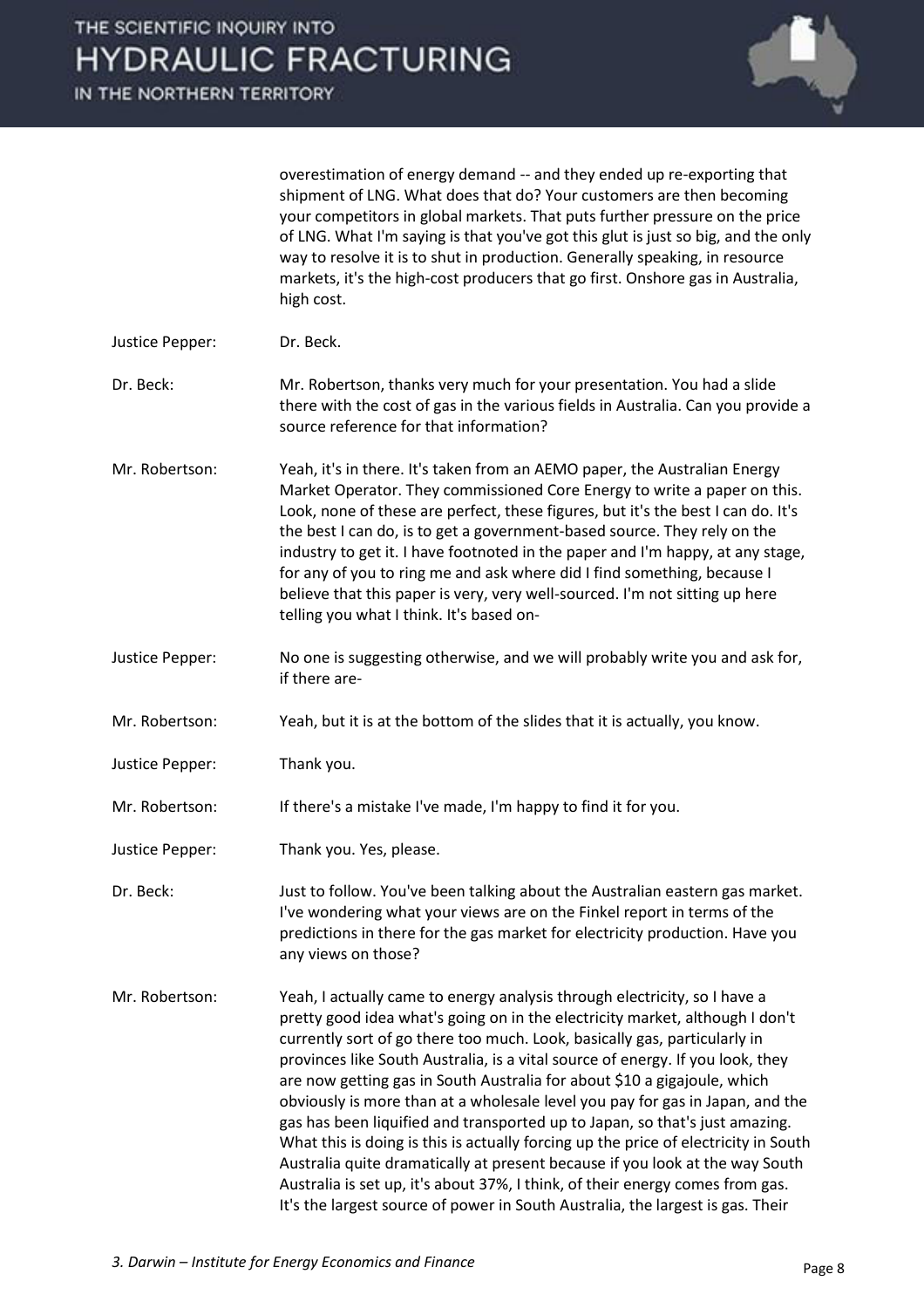

gas prices have essentially gone from that \$3 to \$4 level to around 10 a gigajoule, so they've tripled in three years.

 These aren't small moves in the east coast gas prices for manufacturers and for power producers. They're massive moves. It's to the point now where AGL has actually come out and said that base load power production with gas in Australia is not economic. It's simply not doable. You can't actually build a new base load. I would caution, just for those people that don't actually understand, there are two sorts of gas power stations. There's a base load gas, and there is peaking power stations that supply just peak demand. AGL was specifically talking about base load gas, which exists in South Australia. It's a major source of power, the base load that runs 24 hours a day.

 What you've seen is you've seen three power stations in Australia actually shut in. That's Pelican Point in South Australia, Tamar Valley in Tasmania, and then the Stanwell Power Station in Queensland due to high gas prices. Now, Pelican Point has reopened at the behest of the government in South Australia because they were facing power shortages, but the new gas contract it's got, as I said, is around \$10 a gigajoule, which is just simply uneconomic. That's why power prices are going nuts. South Australia is the best example because it's so reliant on gas, but it's affecting the entire national electricity market because it is all linked, right, and the fact that Stanwell wasn't producing for a lot of last year increased wholesale electricity prices. In fact, Pelican Point wasn't operating for most of last year, you know, affected wholesale electricity prices.

- Dr. Beck: Just to follow on, if I may, you've noted there in South Australia the increase in price of gas, and that's reflection of a shortage of gas. You noted, I think, was it North, sorry, in Queensland ... Sorry, no, you noted in your slide that the cost of industrial gas was \$20 a gigajoule.
- Mr. Robertson: Yeah, it's up to \$20 a gigajoule.
- Dr. Beck: Yes, so we've got some substantial price increases reflecting the shortage, but you also made the comment during your presentation that the shortage of gas on the east coast is bunkum, so I'm just wondering how we reconcile that particular statement versus the prices that we're seeing in South Australia and industrial gas.
- Mr. Robertson: Yep, yep. It's very easy to reconcile when you look at the structure of the market because on the east coast of Australia there actually is no market. This is the defining characteristic of the east coast gas industry. It's controlled by four players, and those four players are Santos, Origin, Shell, and BHP Exxon. BHP Exxon are actually allowed to market their gas as one player, and that's why I call them one player because it's called the Gippsland Basin Joint Venture. They market their gas under one company. It's a little bit like the ACCC allowing Westpac and ANZ to get together to set their interest rates.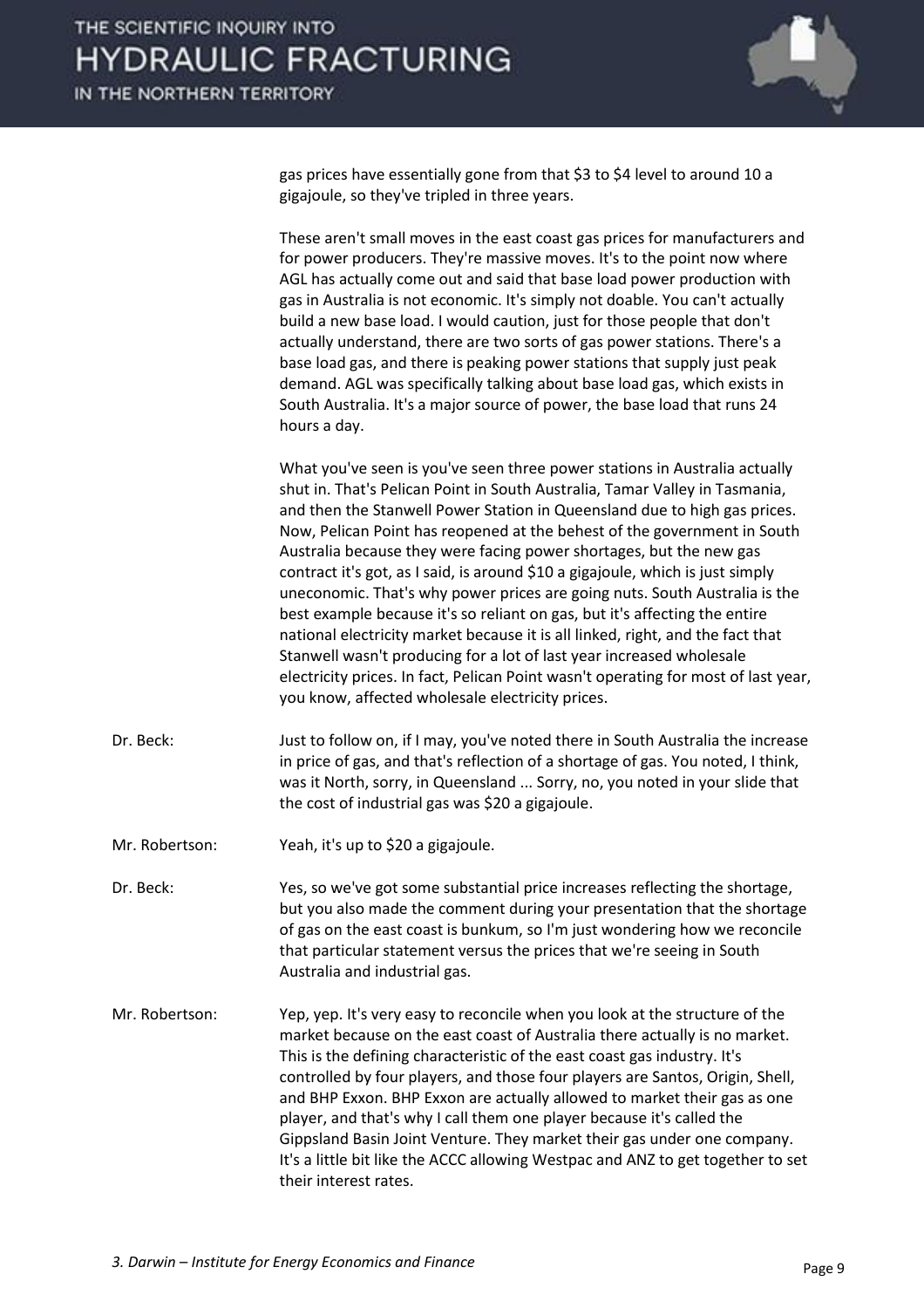

 It's unbelievable, basically. There is no market, and the best example of that is the AEMO has consistently tried to set up spot markets, which are shortterm markets to cover short-term needs of companies and power generators for some gas, and they've been a failure in Australia. They've tried to set up wholesale markets, they've called them to clear wholesale markets, they've called them this, they've called them hubs, they've moved them around. It failed, and it failed because these players only want to control the market, and they do that by really only allowing contracts. If you look recently, you can read the Ai groups report. This is a pretty reasonable source because unfortunately the opacity in the market is one of the defining features of a controlled market, is that there's no vision, no seethrough on prices. This is a classic example of that. The source I have for the industrial gas prices is the Ai group. That's a very poor source, it's only really anecdotal evidence out of them, but it's the best you can do because they're not disclosed.

 This is one of the terrible things, is that no one really knows what's going on, on the east coast gas market. I could go on at length about how many things are not defined as they are, for example, in the US. But reserves and resources is a classic example that, you know, if you look at two sets of accounts, a barrel of oil in Santos's accounts is not the same as a barrel of oil in Origin's accounts, and it's totally different from one in Oil Search's recounts, and it's totally different again from one in BHP's accounts. How is that, because they all use different currency in oil price assumptions going forward. It's ridiculous. It is a totally ridiculous, you have people signing off on accounts saying that they're true and fair view, and they've got no bloody idea.

 It is an obscene situation we have in Australia with oil and gas accounting, but what I'm saying is that this allows opacity in the market. It's very hard to see through these things. It's very easy to criticise someone like me that criticises these things because they say, "Where did you get it from? Where did you get that source of information from?" Because the information is so poor. It's terrible quality, and I'm not going to sit here and tell you it's not. People that sit there and say, definitely, this is a supply-demand balance, what it is, is it's a cartel controlling the market. That's what it is. They're controlling the market. Then they're losing money on their exports, right? Every time they send a ship up to Japan at the net profit level, not the free cash flow level, the net profit level, after accounting for depreciation at their plant, they're losing money.

 What they're doing is they're making it back by gouging the domestic consumer. It's pure price gouging. They are deliberately keeping the market short of gas, although they've got oodles of gas out there. They're deliberately withholding supply to force up the price so they can make money, because they've made this dreadful business mistake at Gladstone. It's a really awful mistake.

Justice Pepper: Thank you. Yes, Dr. Jones. Barry.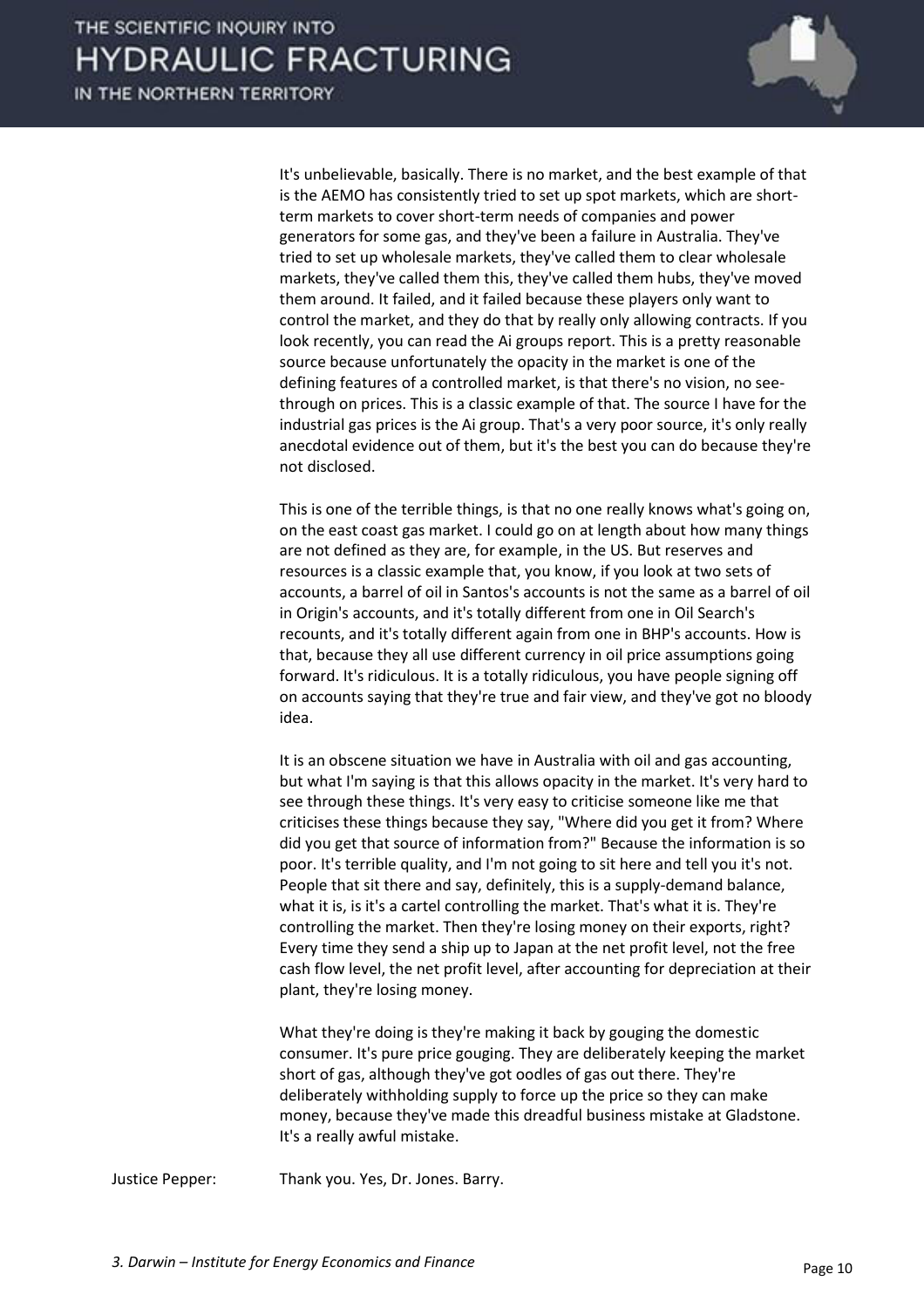## THE SCIENTIFIC INQUIRY INTO **HYDRAULIC FRACTURING**

IN THE NORTHERN TERRITORY



| Dr. Jones:      | You've given us a very good macroeconomic overview of the gas situation.<br>Would you have any comment about the benefit this might have brought to<br>the people involved in the gas-producing fields? Local communities, the<br>local economies?                                                                                                                                                                                                                                                                                                                                                                                                                                                                                                                                                                                                                                       |
|-----------------|------------------------------------------------------------------------------------------------------------------------------------------------------------------------------------------------------------------------------------------------------------------------------------------------------------------------------------------------------------------------------------------------------------------------------------------------------------------------------------------------------------------------------------------------------------------------------------------------------------------------------------------------------------------------------------------------------------------------------------------------------------------------------------------------------------------------------------------------------------------------------------------|
| Mr. Robertson:  | Look, I've only really seen anecdotal evidence of that, and that's basically<br>that the benefits were pretty short-lived. If you have a look at the housing<br>prices, for example, in Chinchilla or Roma, I urge you to go and have a look<br>at the house prices in Chinchilla and Roma, and I think you'll-                                                                                                                                                                                                                                                                                                                                                                                                                                                                                                                                                                          |
| Justice Pepper: | We have.                                                                                                                                                                                                                                                                                                                                                                                                                                                                                                                                                                                                                                                                                                                                                                                                                                                                                 |
| Mr. Robertson:  | See that that reflects-                                                                                                                                                                                                                                                                                                                                                                                                                                                                                                                                                                                                                                                                                                                                                                                                                                                                  |
| Justice Pepper: | We have, we have.                                                                                                                                                                                                                                                                                                                                                                                                                                                                                                                                                                                                                                                                                                                                                                                                                                                                        |
| Mr. Robertson:  | Yeah, it does reflect that the benefits were very short-lived. Once they're<br>actually producing, do you need many people to run these things? No. You<br>don't. There isn't a lot of work involved in, once they're actually drilled and<br>set, that's pretty much it. What you've seen in Chinchilla and Roma is you've<br>seen a boom. You saw a boom. There was definitely a boom. I'm not going<br>to say there wasn't. But post the boom, there was one almighty bust, and<br>that's reflected just in the house prices. I think that's the only comment I can<br>really make.                                                                                                                                                                                                                                                                                                   |
| Justice Pepper: | Yes, Mr. Hart.                                                                                                                                                                                                                                                                                                                                                                                                                                                                                                                                                                                                                                                                                                                                                                                                                                                                           |
| Mr. Hart:       | I have a question, you obviously would be aware that we have let a contract<br>to ACIL Allen to do an economic consultancy.                                                                                                                                                                                                                                                                                                                                                                                                                                                                                                                                                                                                                                                                                                                                                              |
| Mr. Robertson:  | Yes.                                                                                                                                                                                                                                                                                                                                                                                                                                                                                                                                                                                                                                                                                                                                                                                                                                                                                     |
| Mr. Hart:       | Have you talked to them?                                                                                                                                                                                                                                                                                                                                                                                                                                                                                                                                                                                                                                                                                                                                                                                                                                                                 |
| Mr. Robertson:  | No.                                                                                                                                                                                                                                                                                                                                                                                                                                                                                                                                                                                                                                                                                                                                                                                                                                                                                      |
| Mr. Hart:       | They haven't approached you.                                                                                                                                                                                                                                                                                                                                                                                                                                                                                                                                                                                                                                                                                                                                                                                                                                                             |
| Mr. Robertson:  | No. They wouldn't approach me. They are basically, if you have a look at<br>ACIL Allen's history, they're quite closely aligned. My view obviously is not<br>very popular in the gas industry because I'm saying that they're not making<br>money and that they're gouging the domestic consumer, and that clearly is<br>not a message that really they want people to hear. But the numbers are<br>clearly there. They are there in black and white, and I'm happy, if anyone<br>wants to challenge me on the numbers that these guys are gouging the east<br>coast gas consumer, I'm happy to go toe to toe with them in an argument.<br>Because if you have a look at the import prices from the Ministry of Energy<br>and Trade, METI in Japan, which is a very official source of gas import prices,<br>and you have a look at the gas prices on the AEMO website for spot gas, you |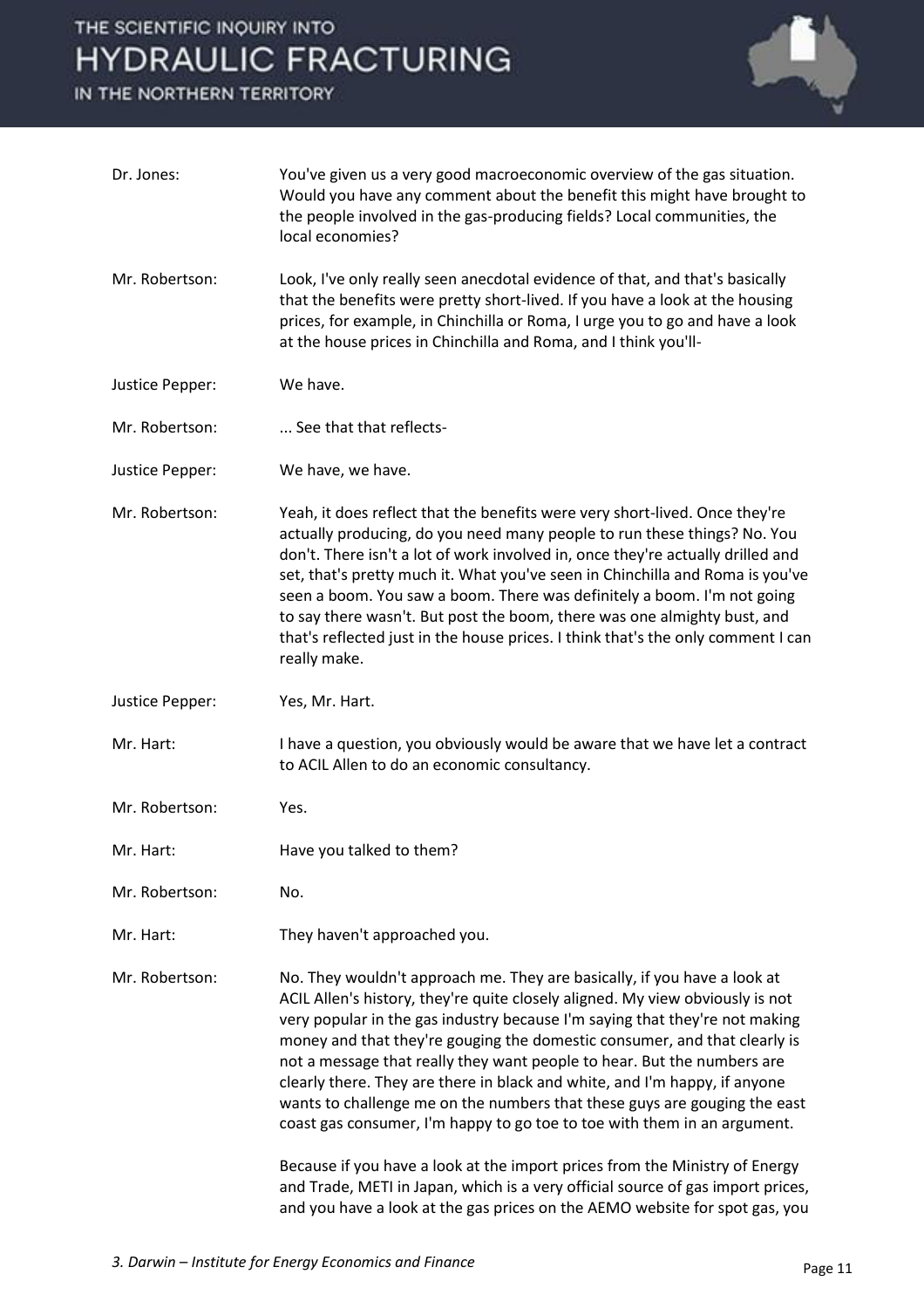

will see that we are paying more than our customers in Japan and that's not accounting for the \$4 odd in costs to liquefy the stuff, if you include depreciation, which I do because I believe an industry should be sustainable, and the 70 cents to ship it up there a gigajoule. \$4.70 it cost to liquefy and ship a gigajoule of gas up to Japan, and yet we're paying more than they are for gas.

- Justice Pepper: Dr. Ritchie.
- Dr. Ritchie: Mr. Robertson, you've talked about South Australia and their dependency on gas. The Premier of South Australia has engaged the Commonwealth, I think fairly rigorously, and basically described a lot of what you're talking about as a failure in the national energy market. I think it'd be fair to say that the debate has shifted in the last 12 months as a result of that. Do you see that there's any possibility of a change in federal government policy that could reset some of these market failures through government regulation that would change things at all, and that could bring some kind of more rational basis back and therefore make all this kind of work a bit better? Or is that beyond belief?
- Mr. Robertson: No, look, it's never beyond possibility. I don't think it's going to happen, unfortunately. You know, it's the way governments work unfortunately. It'll take a fair few factory closures, when you start seeing those that round happen in the next six months, when you start seeing more unemployment due to high energy prices, maybe something will get done about it, but until that point really the current measures taken to date I don't believe will cut the mustard. We used to pay \$3 to \$4 a gigajoule for gas. We're now paying, as I said, somewhere between \$10 and \$20, depending on who you are and how much you have, very big use is \$10 and that's well above global prices.
- Dr. Ritchie: Thank you.
- Justice Pepper: Yes, Dr. Andersen.

Dr. Andersen: Mr. Robertson, I'd like to ask a similar question to the one I asked before about, given the figures you've provided us, why is the industry wanting to invest so much money. Given what you provided us, what's your views on what Treasury economists would be saying in advising the government?

Mr. Robertson: I don't think that they're really on top of this issue, to be honest. I don't think many people are actually calling it as it is because most of them get their advice from the industry. There are very few independent voices who are actually sitting down and nutting this out and looking at it. I can honestly say that there are very few, you know, less than on one hand you could count them. Very few people are actually sitting down and looking at this and saying, "Is this industry actually adding wealth to the nation or is it detracting wealth from the nation?" Unequivocally to date, it has detracted wealth from the nation.

```
Justice Pepper: Yes, Dr. Beck.
```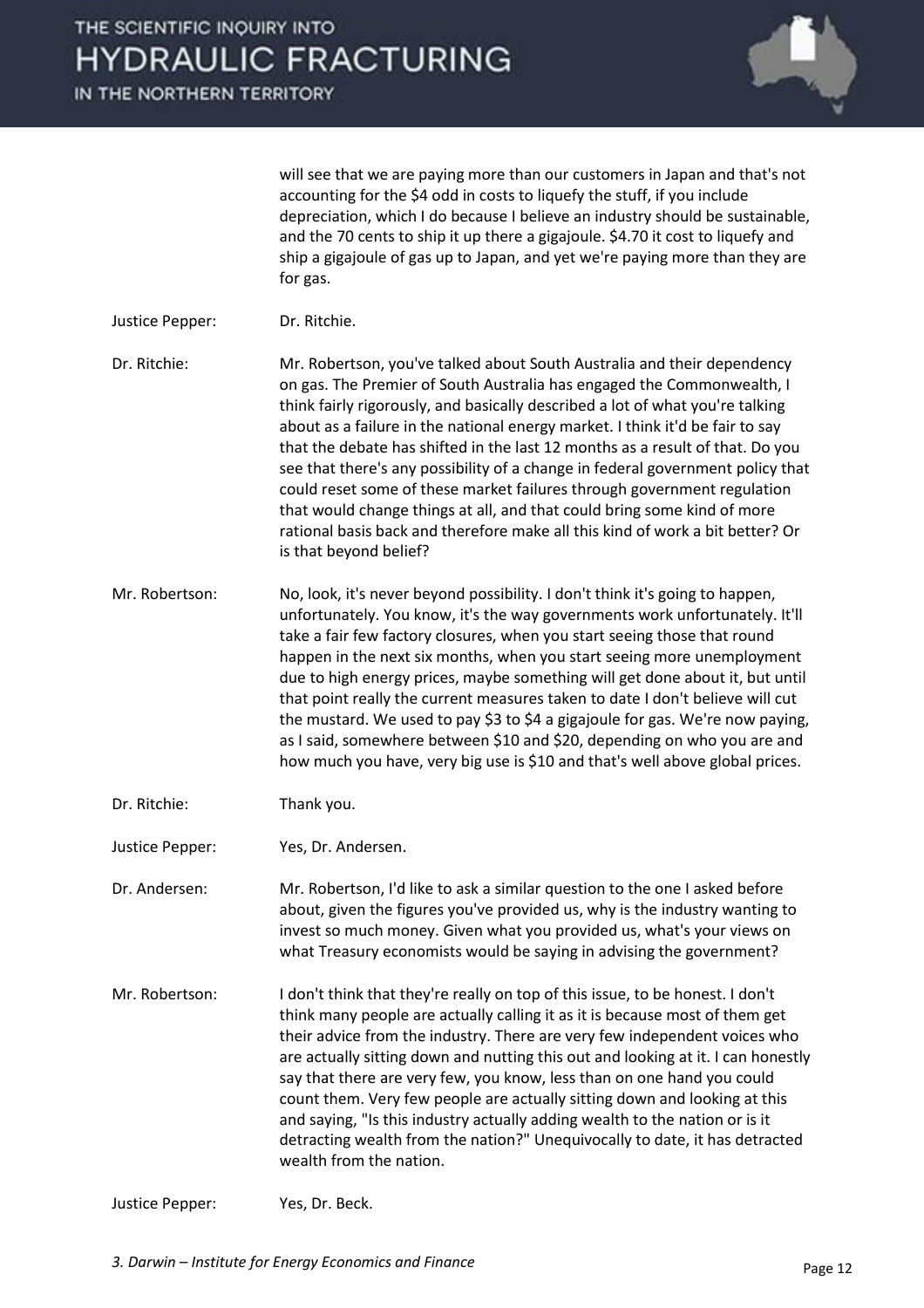### THE SCIENTIFIC INQUIRY INTO **HYDRAULIC FRACTURING**

IN THE NORTHERN TERRITORY



| Dr. Beck:       | One further question, if I may. You noted rightly the sort of increase in<br>prices for gas into electricity generation in South Australia. Industrial<br>consumers are facing higher prices, and you noted that. That presumably is<br>threatening the viability as a business, and I think you noted that also.<br>Another scenario would be that if there was additional gas supply into the<br>east coast market, then the problems that you've articulated in terms of<br>electricity production and also industrial gas supply would start to<br>ameliorate because of increased supply, and that would help lower the<br>price. I'd like to get your response to that, please.                             |
|-----------------|-------------------------------------------------------------------------------------------------------------------------------------------------------------------------------------------------------------------------------------------------------------------------------------------------------------------------------------------------------------------------------------------------------------------------------------------------------------------------------------------------------------------------------------------------------------------------------------------------------------------------------------------------------------------------------------------------------------------|
| Mr. Robertson:  | My response is pretty quick. Firstly, with the South Australian, that was only<br>an example. It is actually affecting the entire national electricity market,<br>right, the gas prices. The entire box and dice. The whole east coast. There's a<br>fundamental thing in economics, right? Demand and supply works if the<br>new supply you're bringing in is low-cost. If the new supply you're bringing<br>in is high-cost, it does not bring down the price. Northern Territory gas is<br>high-cost gas. It will make no difference to the price on the east coast. If<br>anything, it will do what producing coal seam gas has done to the east coast<br>market, which is push up prices.                    |
| Dr. Beck:       | Given that we haven't produced any gas from hydraulic fracturing, so it's a<br>bit of a magical pudding at this stage, but if the gas was able to get to<br>market at a competitive price, would that change your view?                                                                                                                                                                                                                                                                                                                                                                                                                                                                                           |
| Mr. Robertson:  | I can't see that happening simply because of the transport costs. It costs<br>about \$3 a gigajoule to get it from Tennant Creek. Now, we've got it to<br>Tennant Creek first of all, right? That's another issue in itself because<br>Beetaloo is not exactly next door. But it costs about \$3 \$3 to \$4 a gigajoule<br>depending on the market you're talking about. So if you're talking sort of \$7<br>gas, \$7.50 gas, you're talking \$10, \$11 gas delivered to the east coast, plus<br>getting it to Tennant Creek.                                                                                                                                                                                     |
|                 | This is very expensive gas. It's tippy-top expensive. Even if, even if they bring<br>down the cost by a couple of bucks by cutting corners here, there, and<br>everywhere -- which they do, once they're operating, that's what they do --<br>it's still very expensive gas. You can't bring down the cost. In very simple<br>terms, you can't bring down the cost of a commodity by producing at a high<br>price. It just doesn't work. Economically that doesn't work. The only way you<br>can bring down the cost of anything, of a product, is by producing at a low<br>cost. That's the fundamental mistake people are making, because onshore<br>gas is high-cost gas in Australia. It has proven to be so. |
| Justice Pepper: | Robertson, one last question from the chair. You said that the inquiry was a<br>misallocation of government resources. Would you care to expand on that?                                                                                                                                                                                                                                                                                                                                                                                                                                                                                                                                                          |
| Mr. Robertson:  | Well, I just don't think that we should be following, you know, I think that<br>we shouldn't, I didn't mean to be  Sorry, it probably came out wrong. I<br>think we shouldn't be following this rabbit down the hole. That's why it's a<br>misallocation of resources. You shouldn't actually be here because the<br>decision should have been made before this inquiry was done, that this                                                                                                                                                                                                                                                                                                                       |